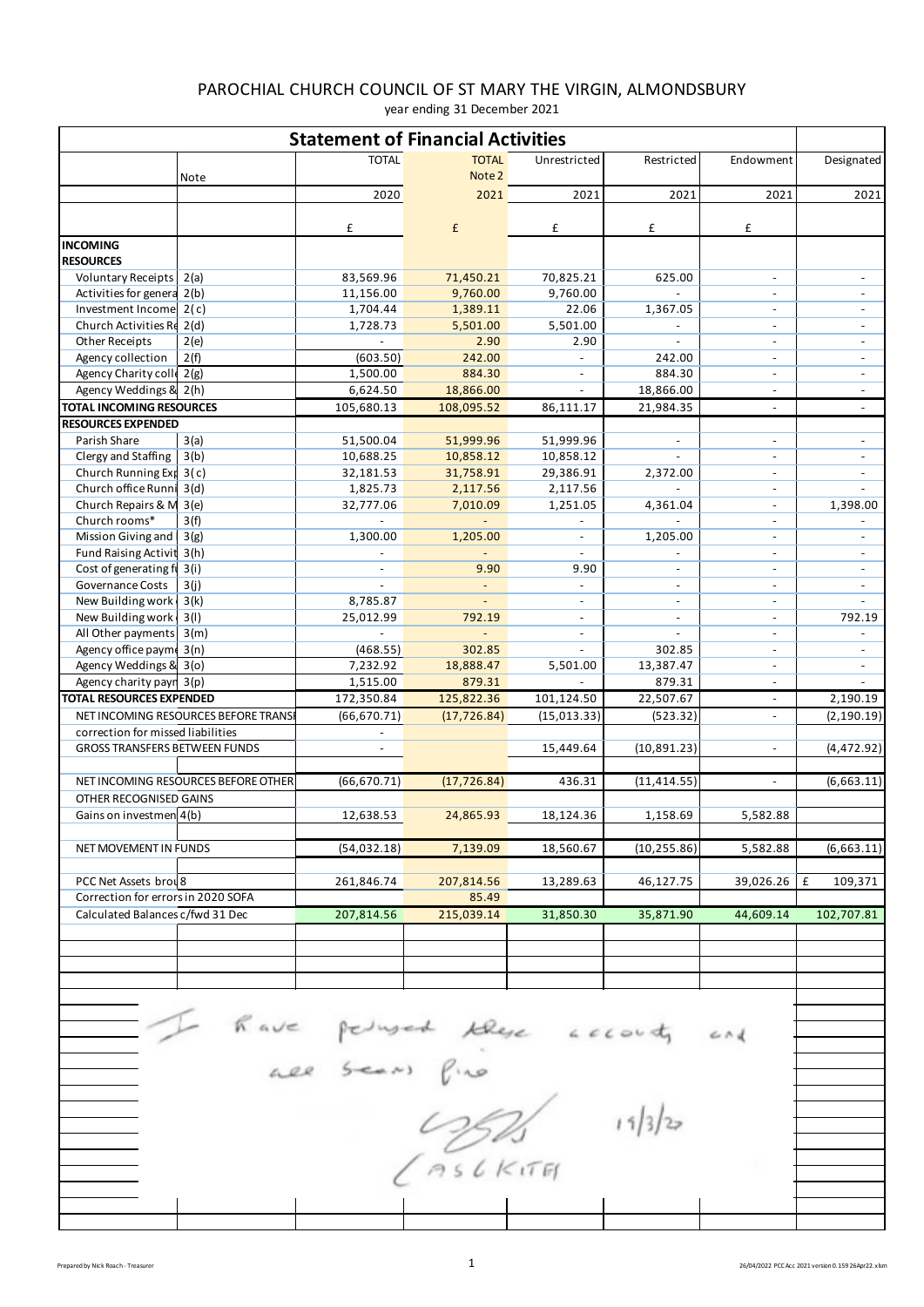|                            |                                  | <b>Balance Sheet</b>                                                                              |       |              |            |
|----------------------------|----------------------------------|---------------------------------------------------------------------------------------------------|-------|--------------|------------|
|                            |                                  |                                                                                                   |       |              | 31-Dec-22  |
|                            |                                  |                                                                                                   | Notes | 2020         | 2021       |
| <b>Fixed Assets</b>        |                                  |                                                                                                   |       |              |            |
|                            | Tangible                         |                                                                                                   |       |              |            |
|                            | Investments                      |                                                                                                   | 4(b)  | 150,902.42   | 175,768.35 |
|                            |                                  |                                                                                                   |       | 150,902.42   | 175,768.35 |
|                            |                                  |                                                                                                   |       |              |            |
| <b>CURRENT ASSETS</b>      |                                  |                                                                                                   |       |              |            |
|                            |                                  | Receivables and PrePayments                                                                       | 5     | 2,962.66     | 12,171.97  |
|                            |                                  |                                                                                                   |       |              |            |
|                            | Short term deposits              |                                                                                                   |       |              |            |
|                            | Cash at bank and in hand         |                                                                                                   | 8     | 80,866.57    | 28,196.17  |
|                            |                                  |                                                                                                   |       |              |            |
|                            |                                  |                                                                                                   |       |              |            |
|                            | <b>Total Current Assets</b>      |                                                                                                   |       | 83,829.23    | 40,368.14  |
|                            |                                  |                                                                                                   |       |              |            |
| <b>CURRENT LIABILITIES</b> |                                  |                                                                                                   |       |              |            |
|                            |                                  | previous year liabilities not yet paid out by PCC                                                 |       |              |            |
|                            | <b>Less Current Liabilities</b>  |                                                                                                   |       |              |            |
|                            | Payables falling due < 1 year    |                                                                                                   | 6     | (26, 917.09) | (1,097.35) |
|                            | Payables should have been        |                                                                                                   |       |              |            |
|                            | NET CURRENT ASSETS - LIABILITIES |                                                                                                   |       | 56,912.14    | 39,270.79  |
|                            |                                  |                                                                                                   |       |              |            |
|                            | TOTAL NET ASSETS - LIABILITIES   |                                                                                                   |       | 207,814.56   | 215,039.14 |
|                            |                                  |                                                                                                   |       |              |            |
| <b>PARISH FUNDS</b>        |                                  |                                                                                                   |       |              |            |
|                            | Unrestricted                     |                                                                                                   |       | 13,289.63    | 31,850.30  |
|                            |                                  | Designated (Unrestricted but broken out for clarity)                                              |       | 109,370.92   | 102,707.81 |
|                            | Restricted                       |                                                                                                   |       | 46,127.75    | 35,871.90  |
|                            | Endowment                        |                                                                                                   |       | 39,026.26    | 44,609.14  |
|                            |                                  |                                                                                                   |       | 207,814.56   | 215,039.14 |
|                            |                                  |                                                                                                   |       |              |            |
|                            | Updates to the 2020 SOFA:        |                                                                                                   |       |              |            |
| Assets revalued:           |                                  |                                                                                                   |       |              |            |
|                            |                                  | The BMM account in SOFA 2020 was missing £135.00 Gift aid - which the bank was late in declaring. |       |              |            |
|                            |                                  | Assets should have been £0.46 larger: HRMS paid £2,523.58 rather than expected £2,523.10          |       |              |            |
|                            |                                  | Clergy expenses less £0.02 than expected                                                          |       |              |            |
|                            |                                  |                                                                                                   |       |              |            |
| Liabilities revalued       |                                  |                                                                                                   |       |              |            |
|                            |                                  |                                                                                                   |       |              |            |
|                            |                                  |                                                                                                   |       |              |            |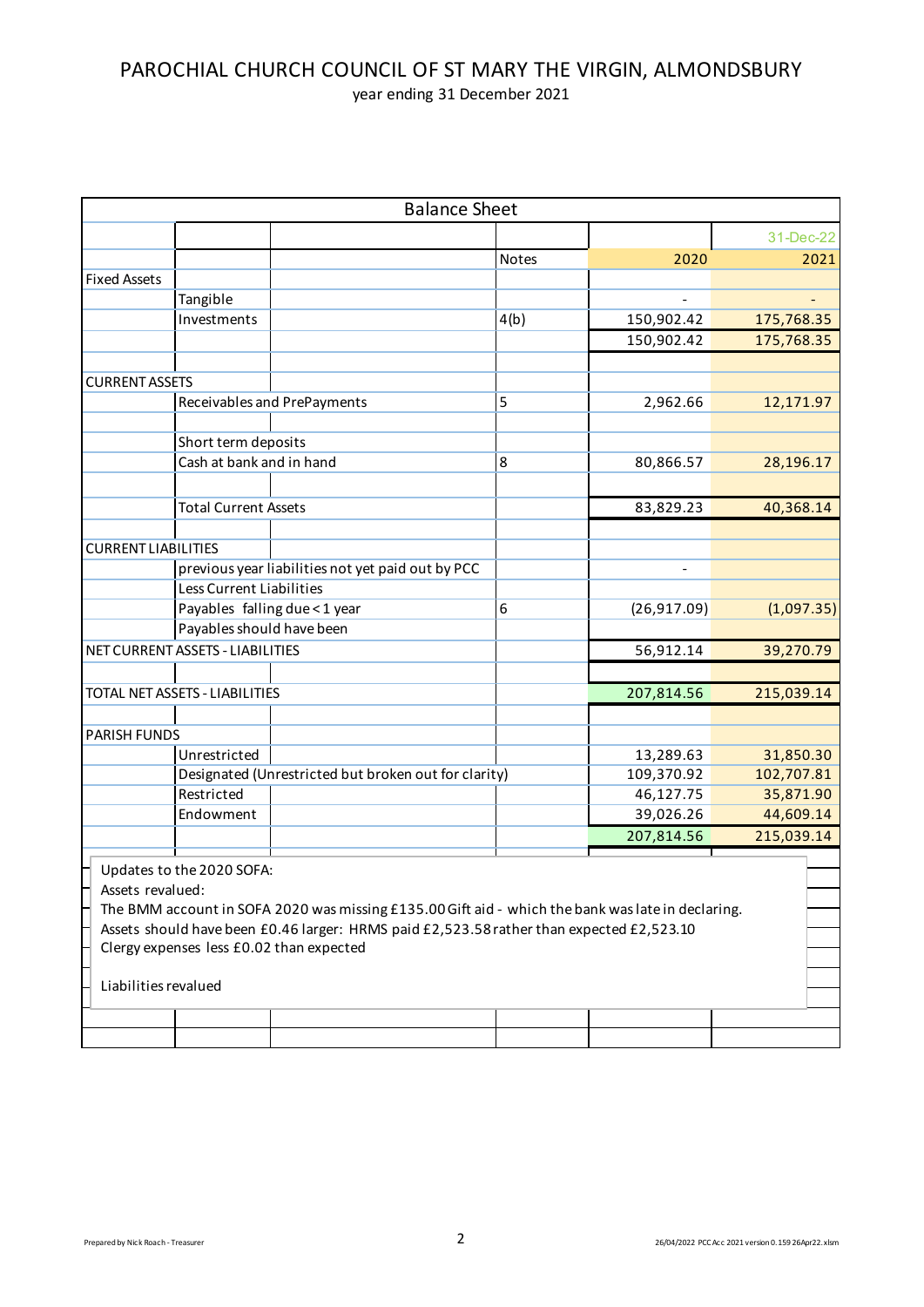## PAROCHIAL CHURCH COUNCIL OF ST MARY THE VIRGIN, ALMONDSBURY

Notes to the financial statements for the year ending 31 December 2021

### 1 ACCOUNTING POLICIES

#### **Basis of financial statements**

The financial statements have been prepared under the Church Accounting Regulations 2006 in accordance with applicable accounting standards and the current Statement of Recommended Practice Accounting and Reporting by Charities (SORP 2005).

The financial statements have been prepared under the historical cost convention except for investment assets, which are shown at market value. The financial statements include all transactions, assets and liabilities. For which the PCC is responsible in law. They do not include the accounts of other church groups (eg Mothers' Union) or informal gatherings of church members.

#### **Fund accounting**

Endowment funds are funds, the capital of which must be retained either permanently or at the PCC's discretion; the income derived from the endowment is to be used either as restricted or unrestricted income funds depending on the purpose for which the endowment was established in the first place.

Restricted funds comprise (a) income from endowments which is to be expended only on the restricted purposes intended by the donor and (b) revenue donations or grants for a specific PCC activity intended by the donor.

Unrestricted funds are income funds which are to be spent on the PCC's general purpose. They may also be used to support Restricted funds which are deficient. Designated funds are unrestricted funds that are allocated by the PCC to specific projects and purposes. They may only be re-allocated at the direction of the PCC.

#### **Incoming resources**

Planned giving, collections and similar donations are recognised when received. Tax refunds are recognised when the incoming resource to which they relate is received. Grants and legacies are accounted for when the PCC is entitled to the use of the resource, their ultimate receipt is considered reasonably certain and the amounts due are reliably quantified. Dividends are accounted for when declared receivable, interest as and when accrued by the payer. All incoming resources are accounted for gross.

### **Resources expended**

Grants and donations are accounted for when paid over, or when awarded, if that award creates a binding or constructive obligation on the PCC. The diocesan parish share expected to be paid over is accounted for when due. All other expenditure is generally recognised when it is incurred and is accounted for gross.

#### **Fixed assets**

Consecrated and benefice property is not included in the accounts in accordance with  $s.10(2)(a)$  and (c) of the Charities Act 2011.

Moveable church furnishings held by the vicar and churchwardens on special trust for the PCC and which requires a faculty for disposal are inalienable property, listed in the church's inventory, which can be inspected (at any reasonable time). For anything acquired prior to 2000 there is insufficient cost information available and therefore such assets are not valued in the financial statements. Subsequently no individual item has cost more than £1000 so all such expenditure has been written off when incurred.

The PCC owns the land on which the Doctor's Surgery and Church Rooms were constructed. The building is subject to a 125 year lease to the doctor. The underlease on the Church Rooms was held by the PCC but was sold to the surgery in 2019. In view of the long-term letting of the surgery, no value is given to the land containing this surgery.

Equipment used within the church premises is depreciated on a straight-line basis over 4 years. Individual items of equipment with a purchase price of £1000 or less are written off when the asset is acquired. There are no items with an accounting value at 31 December 2021.

Investments are held within accounts managed by the CCLA within the CBF Church of England Investment Fund. The Consolidated Churchyard and the Frost and Miles funds are 'Permanent' Endowment funds. The former is an amalgamation of many individual gifts, funds and bequests. The latter is held under the terms of the bequests of the late Miss Frost and Mr Miles. The capital (and any associated capital growth) underpinning these funds remains locked into the Endowment funds, the income, in the form of dividends, being allocated to the respective restrictive revenue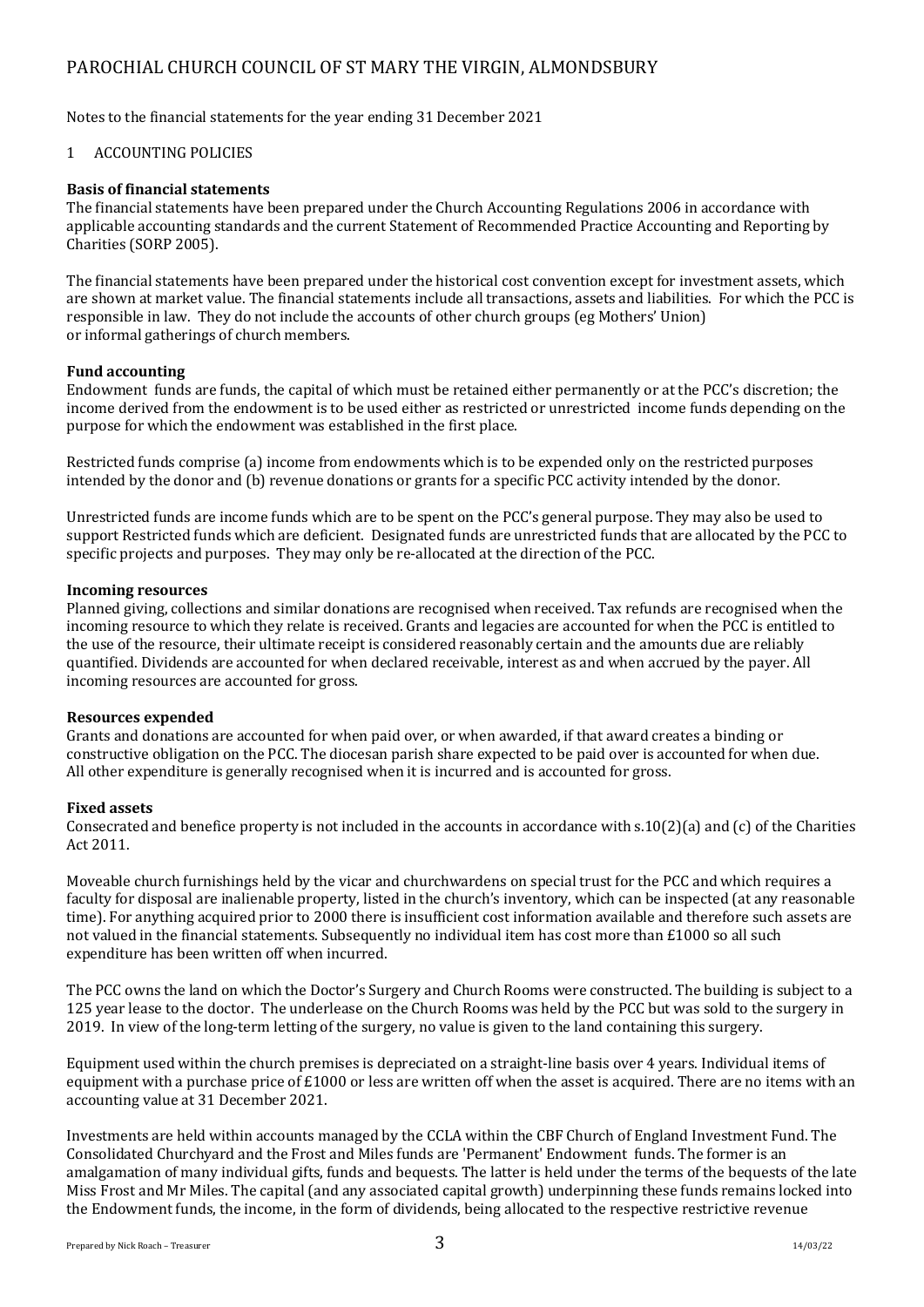## PAROCHIAL CHURCH COUNCIL OF ST MARY THE VIRGIN, ALMONDSBURY

accounts which remain restricted to the purpose of the underlying fund. The restricted Chancel fund contains the amalgamation of several obligations for the support of the chancel that were converted into lump sum payments a number of vears ago. The Investment fund was created from some of the proceeds of the sale by the PCC of the house containing the village shop.

Investments are valued at market value at 31 December 2021.

### **2 Terms Used in the Report**

**Agency payment or collection**: The PCC acts as an agent - collecting fees for events and then paying them to event organisers. There is no income derived by the PCC (although the PCC may subsidise the event or persons and carries liability). 

**Agency collection of wedding and funeral fees**: In previous years the receipt and payment of fees associated with weddings and funerals did not pass through the PCC bank accounts or appear in the SOFA. The exception being the payment of a fee to the PCC effectively for "hire" of the church. At the instruction of the DBF, the management of the fees associated with weddings and funerals are now a PCC responsibility but don't directly represent income or expenditure by the PCC (apart from the "church hire" element that is a genuine PCC income stream). This is handled in the accounts as an agency activity with only the "church hire" element appearing under "Church Activities Receipts".

**Non physical funds:** The PCC collects and distributes money associated with many individual funds (such as the Bell fund and the church re-ordering fund). These do not have their own specific bank account but are held within the PCC general Bank and CCLA accounts. In order to maintain separation and control of all the funds, they are managed in the treasury spreadsheet as distinct funds so that fund income, expenditure and fund balance are always known and can be presented in the end of year accounts. It also serves as an effective budget management approach.

**Charity funds**: These funds include all the charities for which the PCC either collects money or makes payments. When the PCC receives donations for a charity the money is paid into a PCC bank account and then the exact same amount (plus gift aid) is paid out to the charity with no income for the PCC. These are shown in these accounts as external charities. They net out to Zero at end of the year. Either because they have already been paid out in year or are matched by a liability to pay (which normally happens in January of the next year). The PCC also support charities which are funded from PCC general funds (such as the payments to missionaries in Uganda). These are labelled as internal charities in the accounts. These internal charities may also receive donations and are treated as Restricted - in the sense that any donated money may only be used for the declared purpose for which the donation was made. They always net out to Zero at year end by transfer of sufficient funding from the General Fund to match any liability. Note that General Fund refers to money held in bank accounts and investment funds that can be used for any church purpose at the discretion of the PCC.

**Employment:** During the year the PCC employed an organist and secretary (both part time). These employees equate to less than one full time employee. There were no associated social security costs but the secretary and organist are enrolled in the NEST pension scheme.

**Payments to trustees**: No payments or expenses were paid to any PCC member, persons closely connected to them or related parties, other than to reimburse clearly identifiable expenditure incurred on specific purchases or in accordance with the recommendations of the Diocese for the payment of clergy and Licensed Lay Minister expenses.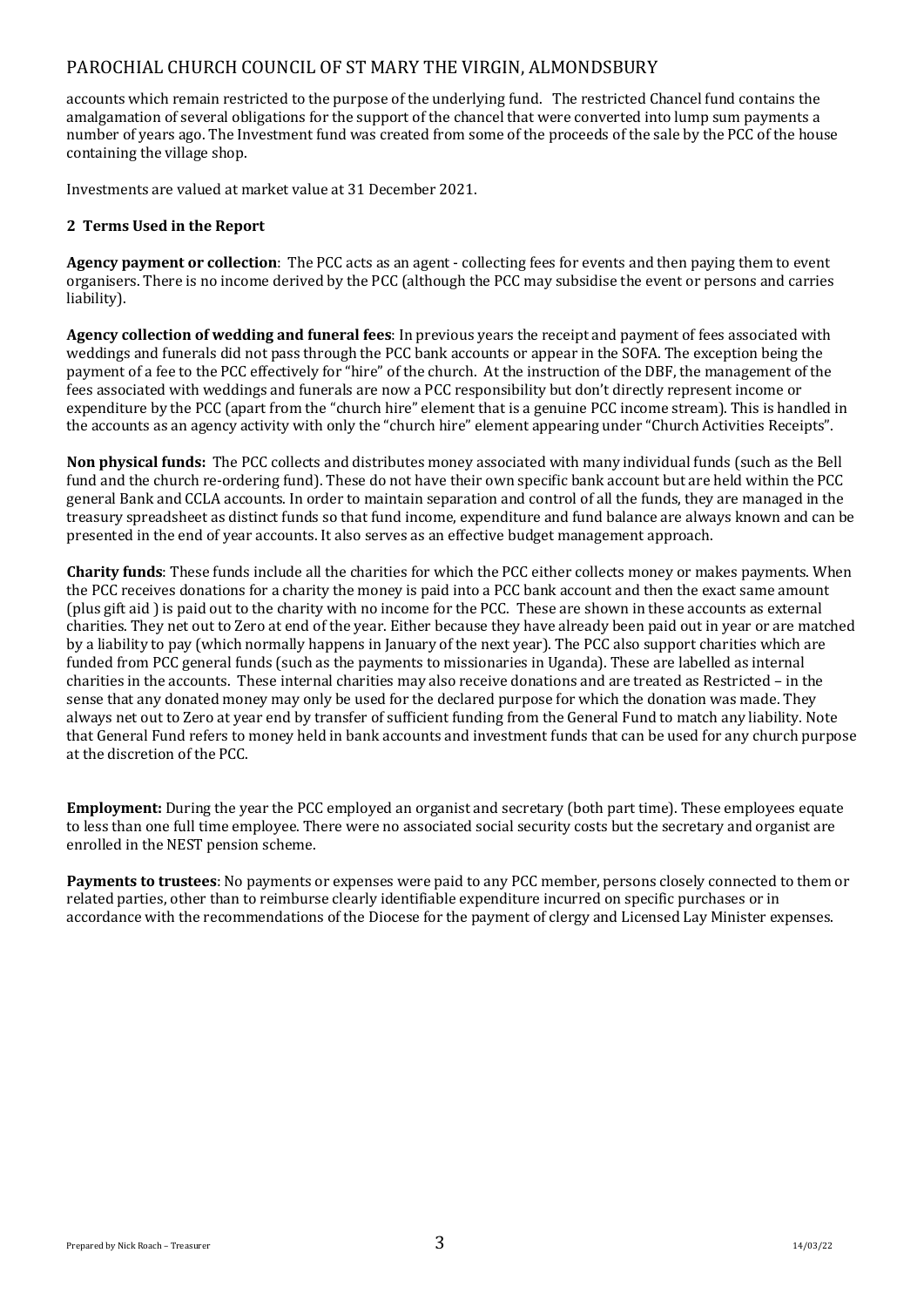| $\mathbf 2$  | <b>INCOMING RESOURCES</b>                                  |                                     |                                            |                                                      |                          |                                                      |                         |                          |  |
|--------------|------------------------------------------------------------|-------------------------------------|--------------------------------------------|------------------------------------------------------|--------------------------|------------------------------------------------------|-------------------------|--------------------------|--|
|              |                                                            |                                     |                                            | Unrestricted                                         | Restricted               |                                                      | Endowment Total funds £ | Total funds £            |  |
|              |                                                            |                                     |                                            | 2021                                                 | 2021                     | 2021                                                 | 2021                    | 2020                     |  |
|              |                                                            |                                     |                                            | Funds £                                              | Funds £                  | Funds £                                              | Funds £                 | Funds £                  |  |
|              |                                                            | <b>Account Heading</b>              | <b>Account Description</b>                 |                                                      |                          |                                                      |                         |                          |  |
|              | Category                                                   |                                     |                                            |                                                      |                          |                                                      |                         |                          |  |
|              |                                                            |                                     |                                            |                                                      |                          |                                                      |                         |                          |  |
|              |                                                            |                                     |                                            |                                                      |                          |                                                      |                         |                          |  |
|              |                                                            |                                     |                                            |                                                      |                          |                                                      |                         |                          |  |
| 2(a)         | <b>Voluntary Receipts</b>                                  | Planned giving                      | Gift Aid - Bank                            | 43,202.50                                            | ä,                       |                                                      | 43,202.50               | 47,000.00                |  |
|              |                                                            |                                     | Gift Aid - Envelopes                       | 850.00                                               | ä,                       |                                                      | 850.00                  | 1,558.07                 |  |
|              |                                                            |                                     |                                            |                                                      |                          |                                                      |                         |                          |  |
|              |                                                            |                                     | Other planned giving                       | $\sim$                                               | ä,                       |                                                      |                         |                          |  |
|              |                                                            | Collections at Services collections | Loose plate                                | $\sim$                                               | ä,                       | ÷.                                                   |                         | 1,307.68                 |  |
|              |                                                            |                                     |                                            |                                                      |                          |                                                      |                         |                          |  |
|              |                                                            |                                     | Special collections                        | ٠                                                    | ٠                        |                                                      |                         | ٠                        |  |
|              |                                                            | voluntary receipts                  | Gift Days                                  | $\blacksquare$                                       | ÷,                       | $\overline{\phantom{a}}$                             | ÷,                      | $\overline{\phantom{a}}$ |  |
|              |                                                            |                                     | Giving through<br>church boxes             | 22.20                                                | ä,                       | ÷                                                    | 22.20                   | 208.26                   |  |
|              |                                                            |                                     | Donations appeals                          |                                                      |                          |                                                      |                         |                          |  |
|              |                                                            |                                     | etc.                                       | 6,255.92                                             | 600.00                   | ٠                                                    | 6,855.92                | 15,076.70                |  |
|              |                                                            |                                     | Cash received from                         |                                                      |                          | ٠                                                    |                         |                          |  |
|              |                                                            |                                     | Legacies<br>Grants recurring               | 905.20                                               | 25.00                    | ä,                                                   | 930.20                  | 7,627.21                 |  |
|              |                                                            |                                     | Grants non-recurring                       |                                                      |                          |                                                      |                         |                          |  |
|              |                                                            |                                     | one-off                                    | 5,781.34                                             | ÷,                       | $\overline{\phantom{a}}$                             | 5,781.34                | $\overline{\phantom{a}}$ |  |
|              |                                                            |                                     | Jigsaw sales                               | $\overline{\phantom{a}}$                             | $\overline{\phantom{a}}$ | ä,                                                   |                         | ٠                        |  |
|              |                                                            | Gift Aid recovered                  | Gift Aid recovered                         | 13,808.05                                            | ä,                       |                                                      | 13,808.05               | 10,792.04                |  |
|              |                                                            |                                     |                                            | 70,825.21                                            | 625.00                   | ä,                                                   | 71,450.21               | 83,569.96                |  |
|              |                                                            |                                     |                                            |                                                      |                          |                                                      |                         |                          |  |
|              | Activities for generating                                  |                                     |                                            |                                                      |                          |                                                      |                         |                          |  |
| 2(b)         | funds                                                      | <b>Fund Raising</b>                 | Church fetes etc.<br>Parish Magazine -     | $\overline{\phantom{a}}$                             | ÷,                       |                                                      |                         |                          |  |
|              |                                                            |                                     | advertising                                | 9,760.00                                             | ä,                       |                                                      | 9,760.00                | 11,156.00                |  |
|              |                                                            |                                     |                                            | 9,760.00                                             | $\overline{\phantom{a}}$ | $\overline{\phantom{a}}$                             | 9,760.00                | 11,156.00                |  |
|              |                                                            | Income from                         |                                            |                                                      |                          |                                                      |                         |                          |  |
| 2(c)         | Investment Income                                          | Investments                         | Dividends                                  | 22.06                                                | 1,367.05                 | ä,                                                   | 1,389.11                | 1,675.52                 |  |
|              |                                                            |                                     | Bank and building                          |                                                      |                          |                                                      |                         |                          |  |
|              |                                                            |                                     | society interest                           | $\sim$                                               |                          |                                                      |                         | 28.92                    |  |
|              |                                                            |                                     |                                            |                                                      |                          |                                                      |                         |                          |  |
|              |                                                            |                                     | Rent from lands or<br>buildings owned by   |                                                      |                          |                                                      |                         |                          |  |
|              |                                                            |                                     | the PCC.                                   |                                                      |                          |                                                      |                         |                          |  |
|              |                                                            |                                     |                                            | 22.06                                                | 1,367.05                 |                                                      | 1,389.11                | 1,704.44                 |  |
|              |                                                            |                                     |                                            |                                                      |                          |                                                      |                         |                          |  |
| 2(d)         | <b>Church Activities</b><br>Receipts                       | Receipts from church<br>activities  | Fees for weddings and<br>funerals for PCC  | 5,501.00                                             | $\overline{\phantom{a}}$ |                                                      | 5,501.00                | 1,715.00                 |  |
|              |                                                            |                                     | Bookstall and                              |                                                      |                          |                                                      |                         |                          |  |
|              |                                                            |                                     | magazine sales                             |                                                      |                          |                                                      |                         | 13.73                    |  |
|              |                                                            |                                     |                                            |                                                      |                          |                                                      |                         |                          |  |
|              |                                                            |                                     | Church rooms lettings<br>- objects related |                                                      |                          |                                                      |                         |                          |  |
|              |                                                            |                                     |                                            | 5,501.00                                             | ÷.                       | $\blacksquare$                                       | 5,501.00                | 1,728.73                 |  |
|              |                                                            |                                     |                                            |                                                      |                          |                                                      |                         |                          |  |
| 2(e)         | Other Receipts                                             | Other receipts                      | Insurance claims                           | $\overline{\phantom{a}}$                             | ٠                        |                                                      |                         |                          |  |
|              |                                                            |                                     |                                            | $\sim$                                               | ä,                       |                                                      |                         |                          |  |
|              |                                                            |                                     | Sales of fixed assets                      |                                                      |                          |                                                      |                         |                          |  |
|              |                                                            |                                     |                                            |                                                      |                          |                                                      |                         |                          |  |
|              |                                                            |                                     | Other funds generated                      |                                                      |                          |                                                      |                         |                          |  |
|              |                                                            |                                     | e.g sale of investments                    | 2.90                                                 |                          |                                                      | 2.90                    |                          |  |
|              | <b>Total Incoming PCC</b>                                  |                                     |                                            | 2.90                                                 |                          |                                                      | 2.90                    |                          |  |
|              | Resources                                                  |                                     |                                            | 86,111.17                                            | 1,992.05                 | $\overline{\phantom{a}}$                             | 88,103.22               | 98,159.13                |  |
|              |                                                            |                                     |                                            |                                                      |                          |                                                      |                         |                          |  |
| 2(f)         |                                                            |                                     | Agency office collectio                    | ÷                                                    | 242.00                   | ٠                                                    | 242.00                  | (603.50)                 |  |
| 2(g)<br>2(h) |                                                            |                                     | Agency charity<br>Agency Weddings & ful    | $\overline{\phantom{a}}$<br>$\overline{\phantom{a}}$ | 884.30<br>18,866.00      | $\overline{\phantom{a}}$<br>$\overline{\phantom{a}}$ | 884.30<br>18,866.00     | 1,500.00<br>6,624.50     |  |
|              |                                                            |                                     |                                            |                                                      | 19,992.30                | ä,                                                   | 19,992.30               | 7,521.00                 |  |
|              |                                                            |                                     |                                            |                                                      |                          |                                                      |                         |                          |  |
|              |                                                            |                                     |                                            |                                                      |                          |                                                      |                         |                          |  |
|              |                                                            |                                     |                                            |                                                      |                          |                                                      |                         |                          |  |
|              | <b>Total including Agency</b><br><b>Incoming Resources</b> |                                     |                                            | 86,111.17                                            | 21,984.35                |                                                      | 108,095.52              | 105,680.13               |  |
|              |                                                            |                                     |                                            |                                                      |                          |                                                      |                         |                          |  |
|              | * The PCC acts as an agent: See Notes.                     |                                     |                                            |                                                      |                          |                                                      |                         |                          |  |
|              |                                                            |                                     |                                            |                                                      |                          |                                                      |                         |                          |  |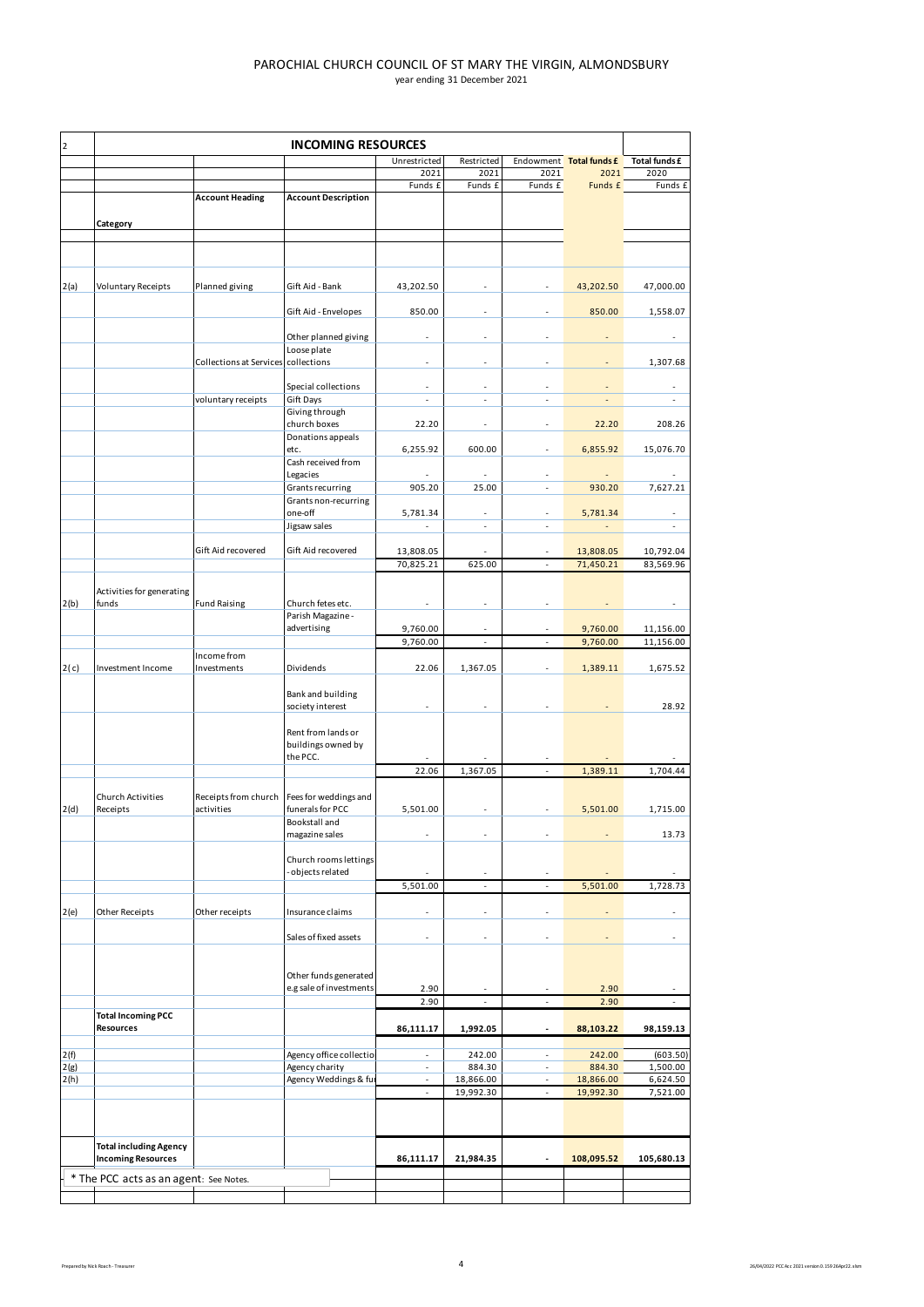|       | <b>RESOURCES EXPENDED</b>                     |                        |           |                                                                          |                               |                                |                                |                                                      |                               |                                       |                                                      |
|-------|-----------------------------------------------|------------------------|-----------|--------------------------------------------------------------------------|-------------------------------|--------------------------------|--------------------------------|------------------------------------------------------|-------------------------------|---------------------------------------|------------------------------------------------------|
|       |                                               |                        |           |                                                                          | Unrestricted                  |                                | Total of                       |                                                      |                               |                                       |                                                      |
|       |                                               |                        |           |                                                                          | exc<br>Designated             | Designated                     | Unrestricted,<br>Designated    | Restricted                                           |                               | Endowment Total funds £ Total funds £ |                                                      |
|       |                                               |                        |           |                                                                          | 2021<br>£                     | 2021<br>£                      | 2021<br>£                      | 2021<br>£                                            | 2021                          | 2021<br>£                             | 2020<br>£                                            |
|       |                                               | <b>Account Heading</b> |           | <b>Account Description</b>                                               |                               |                                |                                |                                                      |                               |                                       |                                                      |
|       | Category                                      |                        |           |                                                                          |                               |                                |                                |                                                      |                               |                                       |                                                      |
| 3(a)  | Payments                                      | Parish Share           | Sub-Total | Parish share                                                             | 51,999.96                     |                                | 51,999.96                      |                                                      |                               | 51,999.96                             | 51,500.04                                            |
| 3(b)  |                                               | Clergy and Staffing    |           | Salaries and wages of parish<br>staff                                    |                               |                                |                                |                                                      |                               |                                       |                                                      |
|       |                                               |                        |           | National Insurance of parish                                             | 9,241.64                      |                                | 9,241.64                       |                                                      |                               | 9,241.64                              | 8,755.48                                             |
|       |                                               |                        |           | staff                                                                    |                               |                                |                                |                                                      |                               |                                       |                                                      |
|       |                                               |                        |           | Pension Contributions of<br>parish staff                                 | 667.82                        |                                | 667.82                         |                                                      |                               | 667.82                                | 667.04                                               |
|       |                                               |                        |           | Tax on parish staff                                                      |                               | ×                              |                                | ä,                                                   | ×                             |                                       | 36.80                                                |
|       |                                               |                        |           | Working expenses of clergy<br>Parsonage house expenses                   | 889.66                        |                                | 889.66                         | i,                                                   | ä,                            | 889.66                                | 1,228.93                                             |
|       |                                               |                        |           | Water rates - vicarage                                                   | ä,                            |                                |                                | i,                                                   |                               |                                       |                                                      |
|       |                                               |                        |           | Clergy telephone<br>Visiting speakers / locums                           | 59.00                         | i,                             | 59.00                          | i,                                                   | i,                            | 59.00                                 | i,                                                   |
|       |                                               |                        | Sub-Total |                                                                          | 10,858.12                     |                                | 10,858.12                      | $\overline{\phantom{a}}$                             |                               | 10,858.12                             | 10,688.25                                            |
|       |                                               |                        |           | <b>Church Running Expenses</b><br>Education                              |                               | ×                              |                                | ٠                                                    |                               |                                       |                                                      |
| 3(c)  |                                               | Church Running         |           | Parish training and mission                                              | $\overline{\phantom{a}}$      |                                | $\overline{\phantom{a}}$       |                                                      | $\frac{1}{2}$                 |                                       | 50.00                                                |
|       |                                               | Expenses               |           | Church running - insurance                                               | 50.00<br>4,517.11             |                                | 50.00<br>4,517.11              |                                                      |                               | 50.00<br>4,517.11                     | 100.00<br>4,411.63                                   |
|       |                                               |                        |           | Organ / piano tuning                                                     | 450.00                        |                                | 450.00                         |                                                      |                               | 450.00                                |                                                      |
|       |                                               |                        |           | Church maintenance                                                       | 7,158.76<br>$\sim$            | ٠<br>ä,                        | 7,158.76<br>$\sim$             | 72.00<br>٠                                           | ٠<br>ä,                       | 7,230.76<br>×                         | 4,569.47<br>$\overline{\phantom{a}}$                 |
|       |                                               |                        |           | Cleaning<br>Upkeep of churchyard                                         | 3,333.60                      | ä,                             | 3,333.60                       | 2,280.00                                             | ä,                            | 5,613.60                              | 2,172.46                                             |
|       |                                               |                        |           | Church running - electric, oil &                                         |                               |                                |                                |                                                      |                               |                                       |                                                      |
|       |                                               |                        |           | gas<br>Church running - water                                            | 2,232.04<br>55.77             | i,                             | 2,232.04<br>55.77              | i,                                                   | i,                            | 2,232.04<br>55.77                     | 5,707.02<br>50.51                                    |
|       |                                               |                        |           | Magazine expenses                                                        | 9,213.62                      | i,                             | 9,213.62                       | i,                                                   | í,                            | 9,213.62                              | 9,290.00                                             |
|       |                                               |                        |           | Other Church Running<br>Expenses                                         | 2,376.01                      |                                | 2,376.01                       | 20.00                                                |                               | 2,396.01                              | 5,830.44                                             |
|       |                                               |                        | Sub-Total |                                                                          | 29,386.91                     | $\sim$                         | 29,386.91                      | 2,372.00                                             |                               | 31,758.91                             | 32,181.53                                            |
| 3 (d) |                                               | Church office          |           | <b>Church office Running Costs</b><br>Church office running -            | 154.10                        | ٠                              | 154.10                         | ٠                                                    |                               | 154.10                                | 23.99                                                |
|       |                                               |                        |           | Printing, postage and                                                    |                               |                                |                                |                                                      |                               |                                       |                                                      |
|       |                                               |                        |           | stationery<br>Church office running -                                    | 1,270.82<br>692.64            |                                | 1,270.82<br>692.64             |                                                      |                               | 1,270.82<br>692.64                    | 1,295.25<br>506.49                                   |
|       |                                               |                        | Sub-Total |                                                                          | 2,117.56                      | ×.                             | 2.117.56                       | $\sim$                                               | ×.                            | 2.117.56                              | 1.825.73                                             |
|       |                                               |                        |           | <b>Church rooms Running Costs</b><br>Church rooms running - oil          |                               |                                |                                |                                                      |                               |                                       | O                                                    |
| 3(f)  |                                               | Church rooms           |           | Church rooms running-                                                    |                               |                                |                                |                                                      |                               |                                       |                                                      |
|       |                                               |                        |           | Church rooms running - gas<br>Church rooms running -                     | ä,                            |                                |                                | i,                                                   |                               |                                       |                                                      |
|       |                                               |                        |           | insurance                                                                |                               |                                | i.                             | ٠                                                    |                               |                                       |                                                      |
|       |                                               |                        |           | Church rooms running-<br>maintenance                                     |                               |                                |                                |                                                      |                               |                                       |                                                      |
|       |                                               |                        |           |                                                                          |                               |                                |                                |                                                      |                               |                                       |                                                      |
|       |                                               |                        |           | <b>Church Repairs &amp;</b><br>Maintenance                               |                               |                                |                                |                                                      |                               |                                       |                                                      |
| 3(e)  |                                               | Church Repairs &       |           | Church major repairs -                                                   | 1,251.05                      | ٠                              | 1,251.05                       |                                                      |                               | 1,251.05                              |                                                      |
|       |                                               |                        |           | Church major repairs - Bells<br>Church major repairs -                   |                               | i,                             |                                | 4,361.04                                             |                               | 4,361.04                              | 2,234.66                                             |
|       |                                               |                        |           | installation                                                             |                               |                                |                                |                                                      |                               |                                       |                                                      |
|       |                                               |                        |           | Church interior and exterior<br>decorating                               |                               |                                |                                |                                                      |                               |                                       |                                                      |
|       |                                               |                        |           | Church major repairs - Boiler                                            |                               | 1,398.00                       | 1,398.00                       |                                                      |                               | 1,398.00                              | 30,542.40                                            |
| 3(g)  |                                               | Church rooms           | Sub-Total | Church rooms + major repairs -                                           | 1,251.05                      | 1,398.00                       | 2,649.05                       | 4,361.04                                             |                               | 7,010.09                              | 32,777.06                                            |
|       |                                               |                        |           | Church rooms + major repairs                                             |                               |                                |                                |                                                      |                               |                                       |                                                      |
|       |                                               |                        |           | installation<br>Church rooms + interior and                              |                               |                                |                                |                                                      |                               |                                       | $\circ$                                              |
|       |                                               |                        |           | exterior decorating                                                      |                               |                                |                                |                                                      |                               |                                       |                                                      |
|       |                                               |                        | Sub-Total | Other PCC property upkeep                                                | ٠                             | $\frac{1}{2}$                  | $\frac{1}{2}$                  | $\hat{\phantom{a}}$                                  | $\frac{1}{2}$                 |                                       | ٠                                                    |
|       |                                               |                        |           | <b>Mission Giving and Donations</b>                                      |                               |                                |                                |                                                      |                               |                                       |                                                      |
| 3 (g) |                                               | Mission Giving and     |           | Giving to missionary societies<br>Giving - relief and                    | ٠                             | ٠                              | ï<br>٠                         | 1,200.00<br>5.00                                     |                               | 1,200.00<br>5.00                      | 1,300.00                                             |
|       |                                               |                        |           | Other donations to support                                               |                               |                                |                                |                                                      |                               |                                       |                                                      |
|       |                                               |                        |           | wider mission work outside<br>the Parish.                                |                               |                                |                                |                                                      |                               |                                       |                                                      |
|       |                                               |                        | Sub-Total |                                                                          |                               |                                |                                | 1.205.00                                             |                               | 1,205.00                              | 1,300.00                                             |
| 3(h)  |                                               | <b>Fund Raising</b>    |           | <b>Fees paid to fund raisers</b>                                         |                               |                                |                                |                                                      |                               |                                       |                                                      |
|       |                                               | Activities             |           |                                                                          |                               |                                |                                |                                                      |                               |                                       |                                                      |
|       |                                               |                        | Sub-Total | Cost of generating funds                                                 |                               |                                |                                |                                                      |                               |                                       |                                                      |
| 3(i)  |                                               | Cost of generating     |           | Costs of applying for grants                                             |                               |                                |                                |                                                      |                               |                                       |                                                      |
|       |                                               | funds                  |           |                                                                          |                               |                                |                                |                                                      |                               |                                       |                                                      |
|       |                                               |                        |           | Costs of stewardship campaign                                            |                               |                                |                                |                                                      |                               |                                       |                                                      |
|       |                                               |                        |           | Costs of fetes & other events                                            | ٠                             | ä,                             | ×,                             | ٠                                                    |                               |                                       | ä,                                                   |
|       |                                               |                        | Sub-Total |                                                                          | ٠                             |                                | ٠                              |                                                      |                               |                                       |                                                      |
| 3(j)  |                                               | Governance Costs       |           | <b>Governance Costs</b><br>Investment management costs                   |                               |                                |                                |                                                      |                               |                                       |                                                      |
|       |                                               |                        |           |                                                                          | 9.90                          |                                | 9.90                           |                                                      |                               | 9.90                                  |                                                      |
|       |                                               |                        |           | Independent Examination<br>Costs                                         |                               |                                |                                |                                                      |                               |                                       |                                                      |
|       |                                               |                        |           | Costs of trustee training/Pcc                                            |                               |                                |                                |                                                      |                               |                                       |                                                      |
|       |                                               |                        | Sub-Total | meetings                                                                 | 9.90                          | ×.                             | 9.90                           |                                                      |                               | 9.90                                  |                                                      |
|       |                                               |                        |           | All Other payments                                                       |                               |                                |                                |                                                      |                               |                                       |                                                      |
| 3(m)  |                                               | All Other payments     |           | Purchase of Investments                                                  |                               |                                |                                |                                                      |                               |                                       |                                                      |
|       |                                               |                        |           | Purchase of fixed assets for                                             |                               |                                |                                |                                                      |                               |                                       |                                                      |
|       |                                               |                        |           | church purposes                                                          |                               |                                |                                |                                                      |                               |                                       |                                                      |
|       |                                               |                        |           | Loan repayments<br>Purchase of new staff housing                         | $\overline{\phantom{a}}$<br>٠ | ×,<br>$\overline{\phantom{a}}$ | à,<br>$\overline{\phantom{a}}$ | $\overline{\phantom{a}}$<br>$\overline{\phantom{a}}$ | $\overline{\phantom{a}}$<br>٠ | ÷                                     | $\overline{\phantom{a}}$<br>$\overline{\phantom{a}}$ |
| 3(k)  |                                               |                        |           | Church Re_ordering                                                       | $\overline{\phantom{a}}$      | ä,                             | ×,                             | $\overline{\phantom{a}}$                             | $\overline{\phantom{a}}$      |                                       | 8,785.87                                             |
| 3(1)  |                                               |                        | Sub-Total | Church Audio_Visual                                                      |                               | 792.19<br>792.19               | 792.19<br>792.19               | $\hat{\phantom{a}}$                                  | ٠                             | 792.19<br>792.19                      | 25,012.99<br>33,798.86                               |
|       |                                               |                        |           |                                                                          |                               |                                |                                |                                                      |                               |                                       |                                                      |
|       | <b>Total Outgoing</b><br><b>PCC Resources</b> |                        |           |                                                                          | 95,623.50                     | 2,190.19                       | 97,813.69                      | 7,938.04                                             |                               | 105,751.73                            | 164,071.47                                           |
|       |                                               |                        |           |                                                                          |                               |                                |                                |                                                      |                               |                                       |                                                      |
| 3(n)  |                                               |                        |           | Agency payment excluding<br>Weddings, funerals, charities                |                               |                                |                                |                                                      |                               |                                       |                                                      |
|       |                                               |                        |           |                                                                          |                               |                                |                                | 302.85                                               |                               | 302.85                                | (468.55)                                             |
| 3(0)  |                                               |                        |           | Agency payments for Wedding<br>& funerals                                |                               |                                |                                | 13,387.47                                            |                               | 18,888.47                             | 7,232.92                                             |
| 3(p)  |                                               |                        |           | Agency payment to charities                                              |                               | ä,                             | i,                             | 879.31                                               |                               | 879.31                                | 1,515.00                                             |
|       |                                               |                        | Sub_Total |                                                                          |                               |                                |                                | 14,569.63                                            |                               | 20,070.63                             | 8,279.37                                             |
|       | Total 9 including                             |                        |           | <b>Total including Agency</b>                                            |                               |                                |                                |                                                      |                               |                                       |                                                      |
|       | Agency) Outgoing<br><b>Resources</b>          |                        |           |                                                                          | 95,623.50                     | 2,190.19                       | 97,813.69                      | 22,507.67                                            |                               | 125,822.36                            | 172,350.84                                           |
|       |                                               |                        |           |                                                                          |                               |                                |                                |                                                      |                               |                                       |                                                      |
|       |                                               |                        |           | See Notes for declaration on PCC employees and expenses paid to trustees |                               |                                |                                |                                                      |                               |                                       |                                                      |